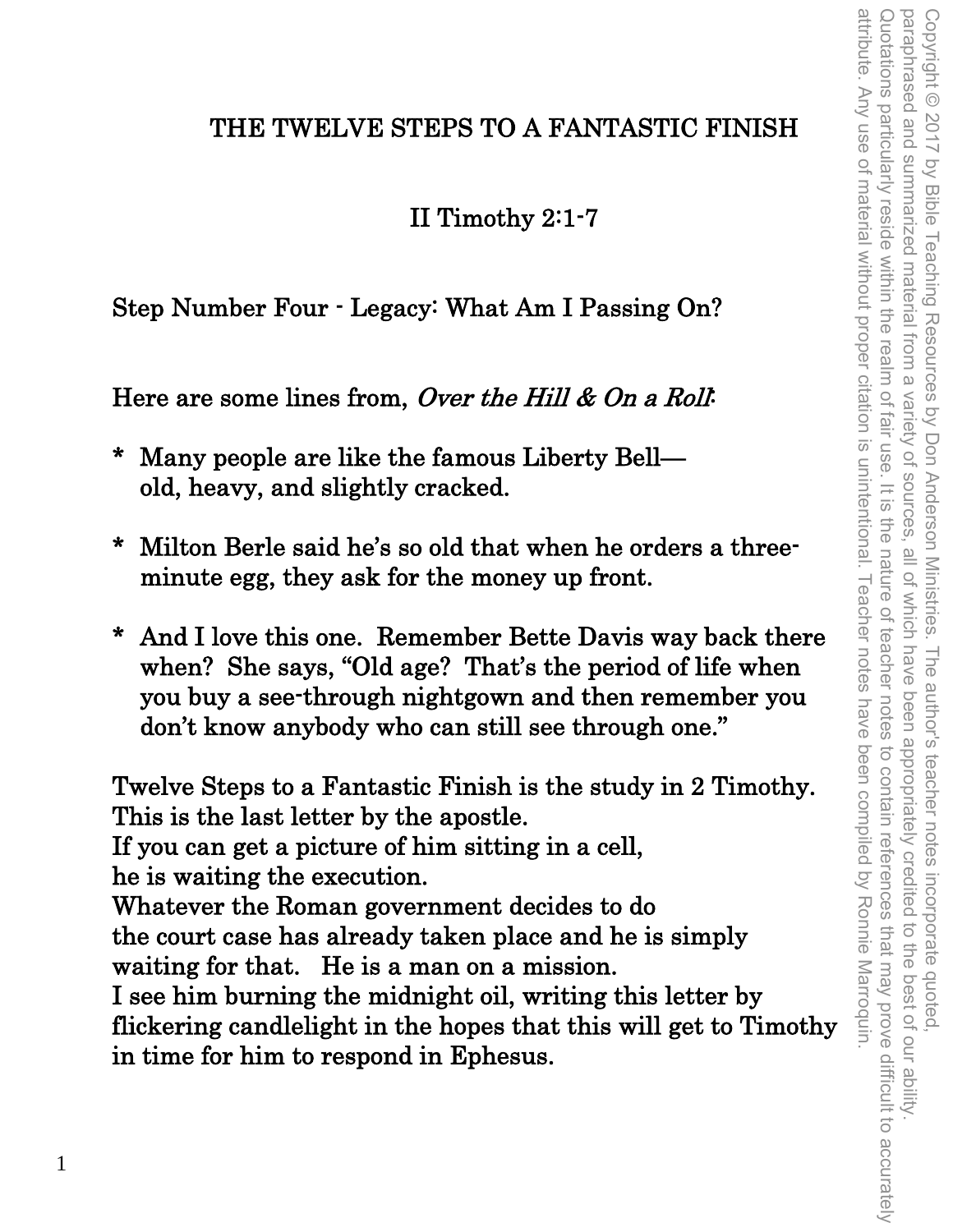And come to Rome, bring his coat and the books and for them to have some time together before he has the call to go home to glory.

Let's review what we have studied in the past three weeks. Step number one – Integrity: Getting It All Together. Here we talked about the fact that integrity begins at the moment I receive Christ as Savior.

I have been given a clean, white sheet of paper. Building on that clean, white sheet of paper

I live life in accordance with the word of God.

I am in the book on a regular basis

and the Spirit of God has free reign

to produce Christ-likeness in my life on a daily basis. That is the foundation of integrity.

That leads us to Step number two - Conviction. Conviction is recognizing the fact that Biblical mandates are very different from the culture. Therefore, Conviction: Here I Stand, God Help Me.

Then that led us to number three, Courage: I Am Willing to Pay the Price.

In courage, as we finished last week's study, we were introduced to one of my favorite Biblical characters.

Onesiphorus was a man who demonstrated incredible courage because he was a man on a one-way street going the wrong way.

All the Christians were making a mass exodus from Rome because many of them had been thrown to the lions in the coliseum and were just being massacred. Here comes this lonely figure into Rome

and he has one mission and that is to find Paul.

And Paul tells us that he found him.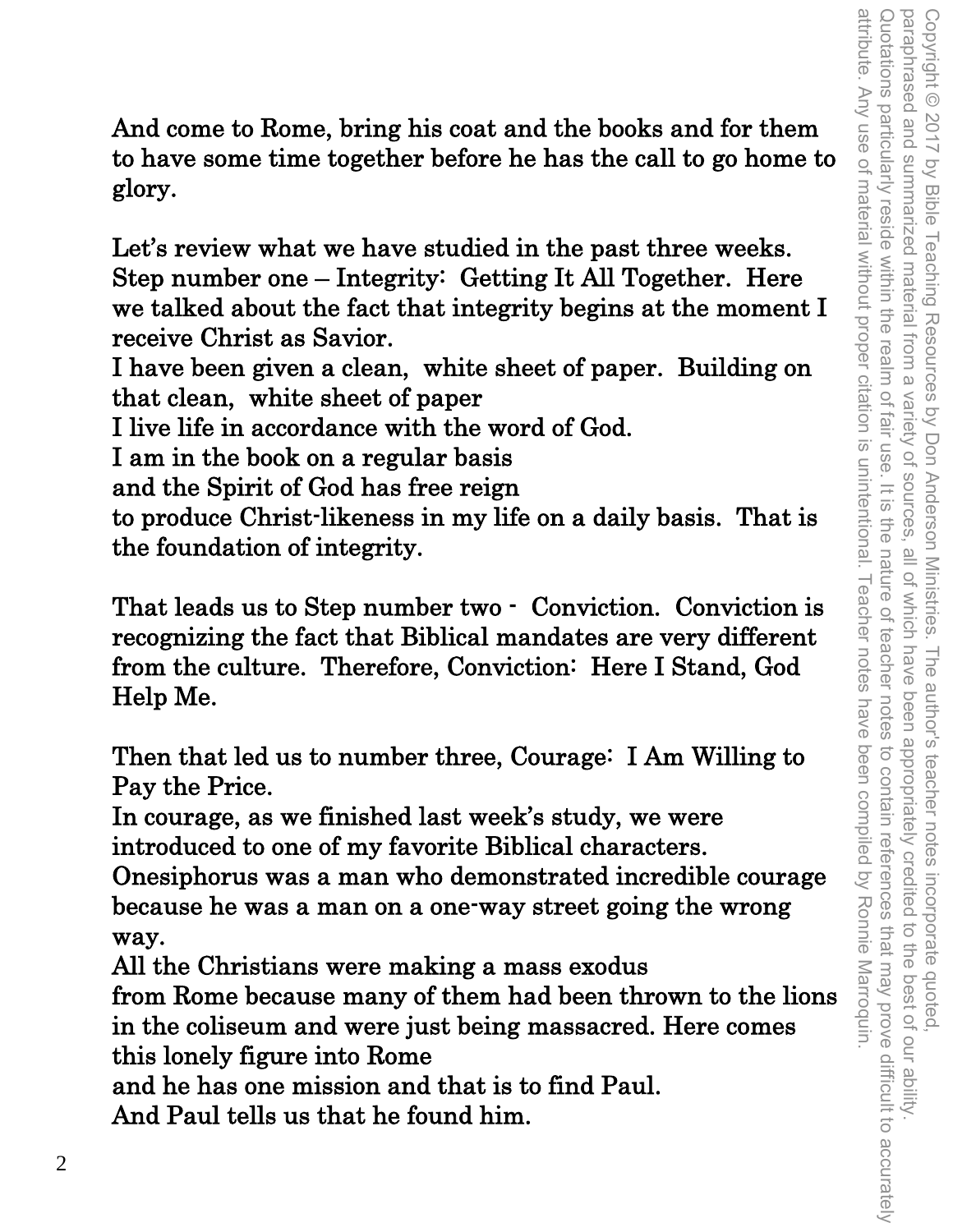And he refreshed him and met his needs. You talk about courage and Onesiphorus is the illustration.

When you study the Bible you need to remember that chapter divisions are manmade.

So we need to pick up right where we were last week.

Onesiphorus has just been used as an illustration and when you get to verse 1 of chapter 2 the first word you have in the emphatic position is the word "You." It is like Paul is through talking about suffering and about others who have, now he is talking to the man.

He is coming right back to Timothy and his words are measured as he speaks to him. This fourth study is Legacy: What Are We Passing On to Others? Our key verse is going to be verse 2 when we get there.

I believe that every believer has the responsibility to be sure that during his or her lifetime they have done something that has eternal ramifications that allows their legacy to live on into the next generation.

Every one of us is like a link in a chain.

There is a generation behind us which we inherited. There is a generation in front of us who is going to inherit what we leave.

But this generation counts for everything.

It is our responsibility to do this.

In great urgency, God is saying the same thing.

And Paul is saying the same thing to young Timothy.

Be sure that you keep things intact and pass on the message.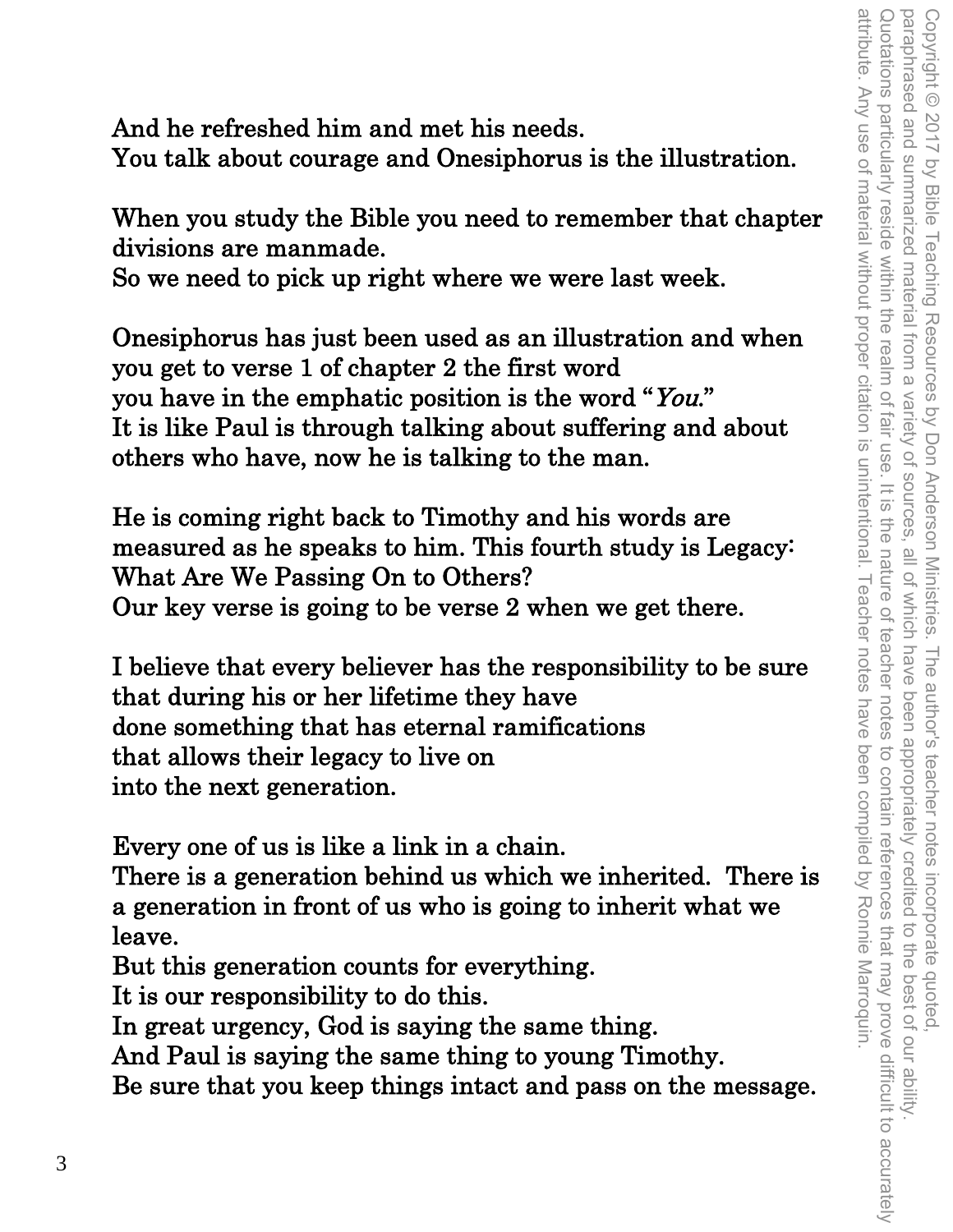attribute. Any use of material without proper citation is unintentional. Teacher notes have been compiled by Ronnie Marroquin. Quotations particularly reside within the realm of fair use. It is the nature of teacher notes to contain references that may prove difficult to accurately Copyright © 2017 by Bible Teaching Resources by Don Anderson Ministries. The author's teacher notes incorporate quoted,<br>paraphrased and summarized material from a variety of sources, all of which have been appropriately c attribute. Any use of material without proper citation is unintentional. Teacher notes have been compiled by Ronnie Marroquin. Quotations particularly reside within the realm of fair use. It is the nature of teacher notes to contain references that may prove difficult to accurately paraphrased and summarized material from a variety of sources, all of which have been appropriately credited to the best of our ability. Copyright © 2017 by Bible Teaching Resources by Don Anderson Ministries. The author's teacher notes incorporate quoted,

Now how concerned are you about the legacy that you are going to leave?

You say, well, I have never really thought about it.

You have thought about your will haven't you?

You have probably thought about a lot of other things that, if in the event of a premature accident and you die, that things are cared for.

You have planned those things.

But have you ever taken time –

and I have never heard anybody speak on this before as a Christian, to sit down and realize

your greatest responsibility is your legacy?

What is it that you are going to leave to your family, to your friends, and to others?

Now, in order to probe this a minute, I want to ask four questions:

- 1. What are you passing on?
- 2. What is the benefit of your being here on earth?
- 3. What story is your sequel going to tell? What are people going to say about you? What are you going to hear at the funeral? What is it that has characterized your life that people will always treasure in their memory?
- 4. What is the aftermath, the afterglow, the aftertaste, the fallout, from your journey through life?

Steven Lawson has written several great books.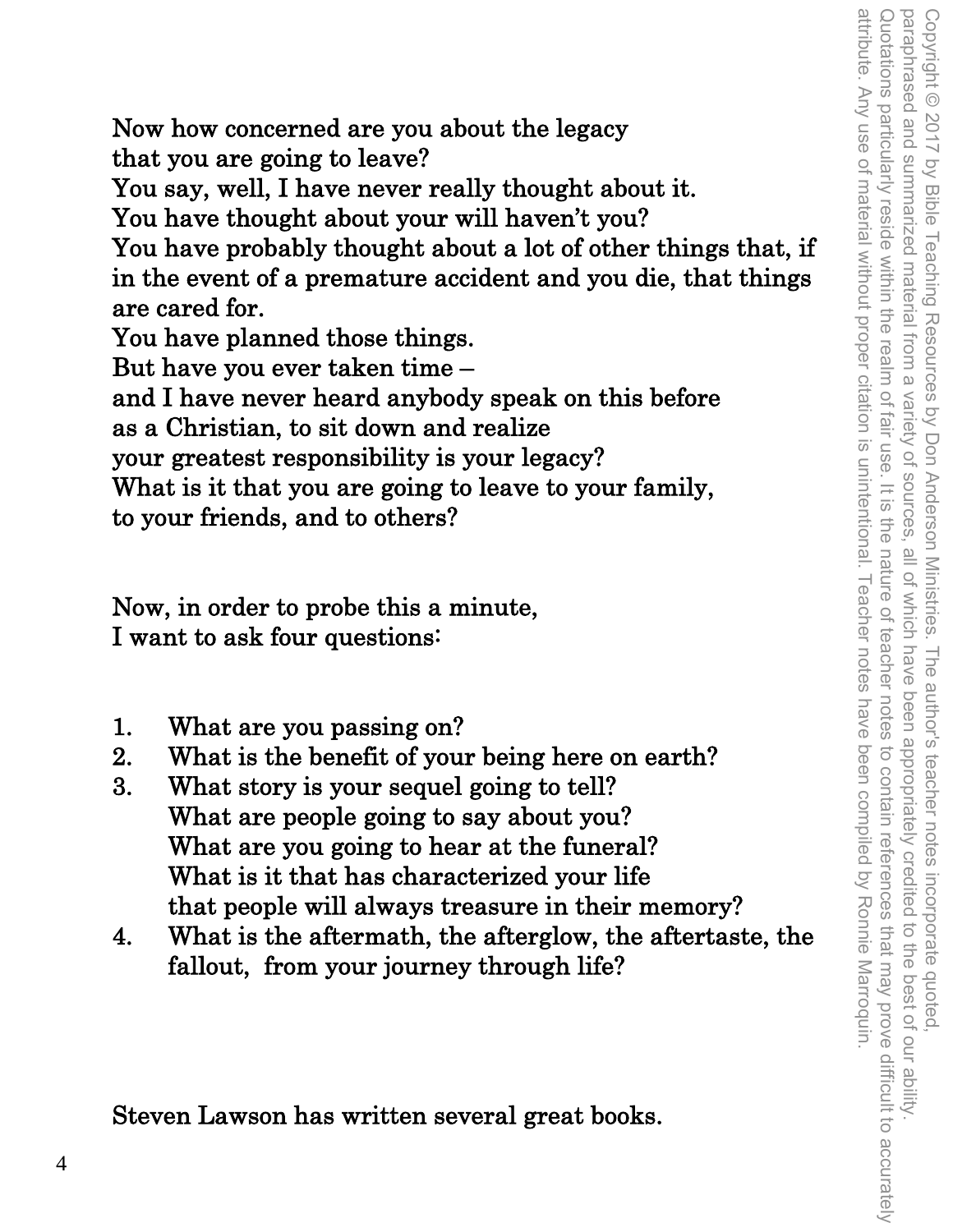His latest book is called The Legacy: What Every Father Wants to Leave His Child.

In the book there is a study that is performed contrasting a couple who are not Christian and a couple who are Christian and their descendants.

What they did was take a guy by the name of

Max Jukes, who was an atheist, his wife was not a believer, and they traced their 1,200 descendants.

And then they took Jonathan Edwards who preached that great sermon Sinners in the Hands of an Angry God and his wonderful, godly wife Sarah, and traced their descendants. What I want to do is to help you understand one thing. Sincerity is not enough.

You are making decisions in your life right now that determine your legacy.

Therefore, be very careful, because listen to the two. Jukes first of all:

- \* 440 lives of outright debauchery
- \* 310 paupers and vagrants
- \* 190 public prostitutes
- \* 130 convicted criminals
- \* 100 alcoholics
- \* 60 habitual thieves
- \* 55 victims of impurity
- \* 7 murderers

Total cost of their making their journey down here on earth to the state of New York was one million two hundred thousand dollars!

Are you ready for Jonathan Edwards?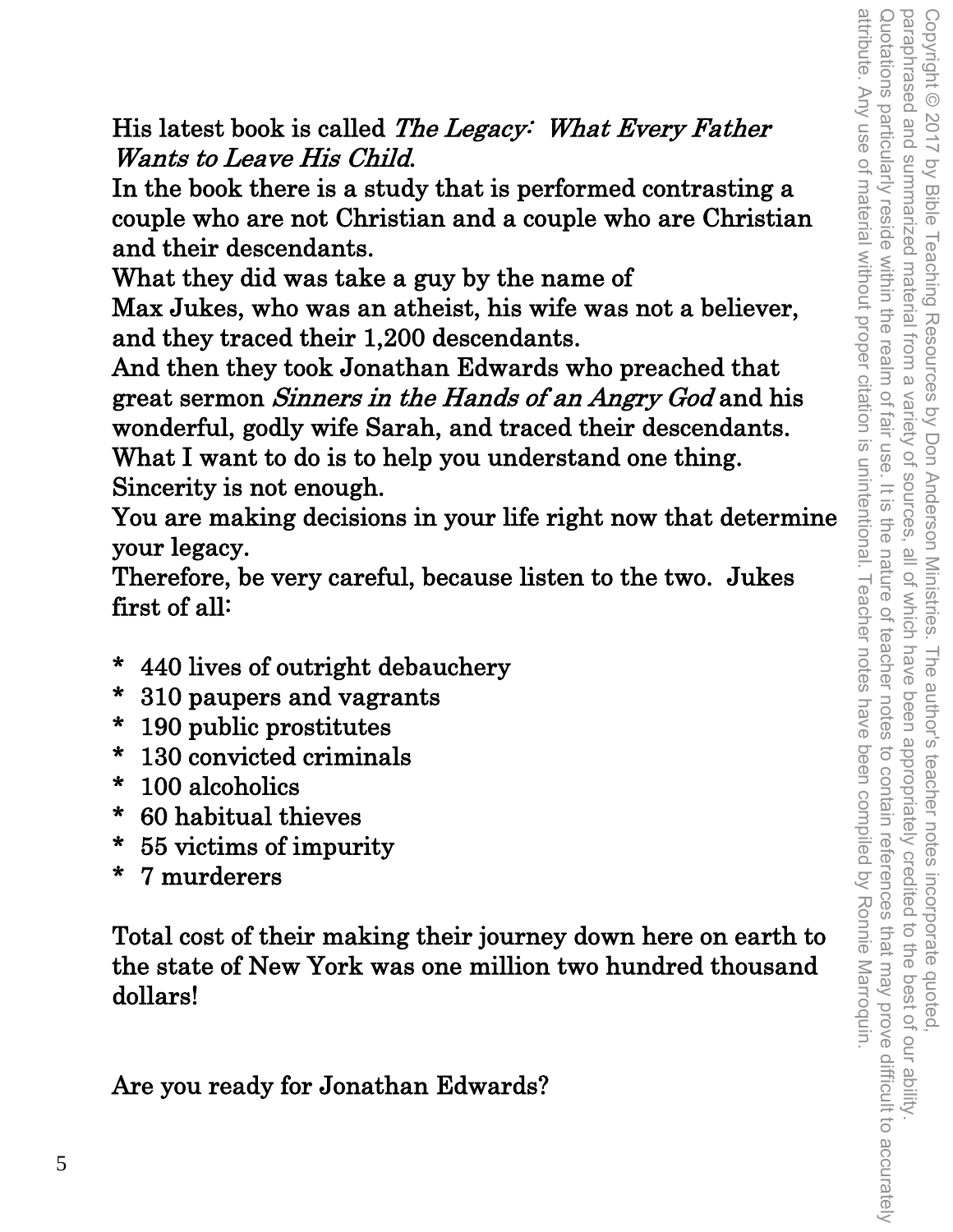- \* 300 clergymen, missionaries, or theological professors
- \* 120 college professors
- \* 110 lawyers
- \* 60 physicians
- \* 60 authors of good books
- \* 30 judges
- \* 14 presidents of universities
- \* numerous giants in American industry
- \* 3 U.S. congressmen
- \* 1 vice-president of the United States

Choices, decisions, make the impact on the legacy that you and I are going to leave.

Of course one of the first things you do when you become a grandparent, if you have not become one yet you will discover it, is you start praying daily for your grandchildren. Pray that the Lord will protect them and put a hedge around them until they all come to know Jesus Christ as personal Savior. That is a grandparent's prayer because that is part and parcel of your legacy that is going to outlive you. Now, how would you like to have the legacy of Phygellus and

Hermogenes from last week?

Here are the two guys who are ugly in character and ugly in what they did and deserted the Apostle Paul.

It would be interesting to trace their legacy because of the decision that they made at this critical time.

This study is a piece of cake.

You have three commands and three illustrations and a final thought.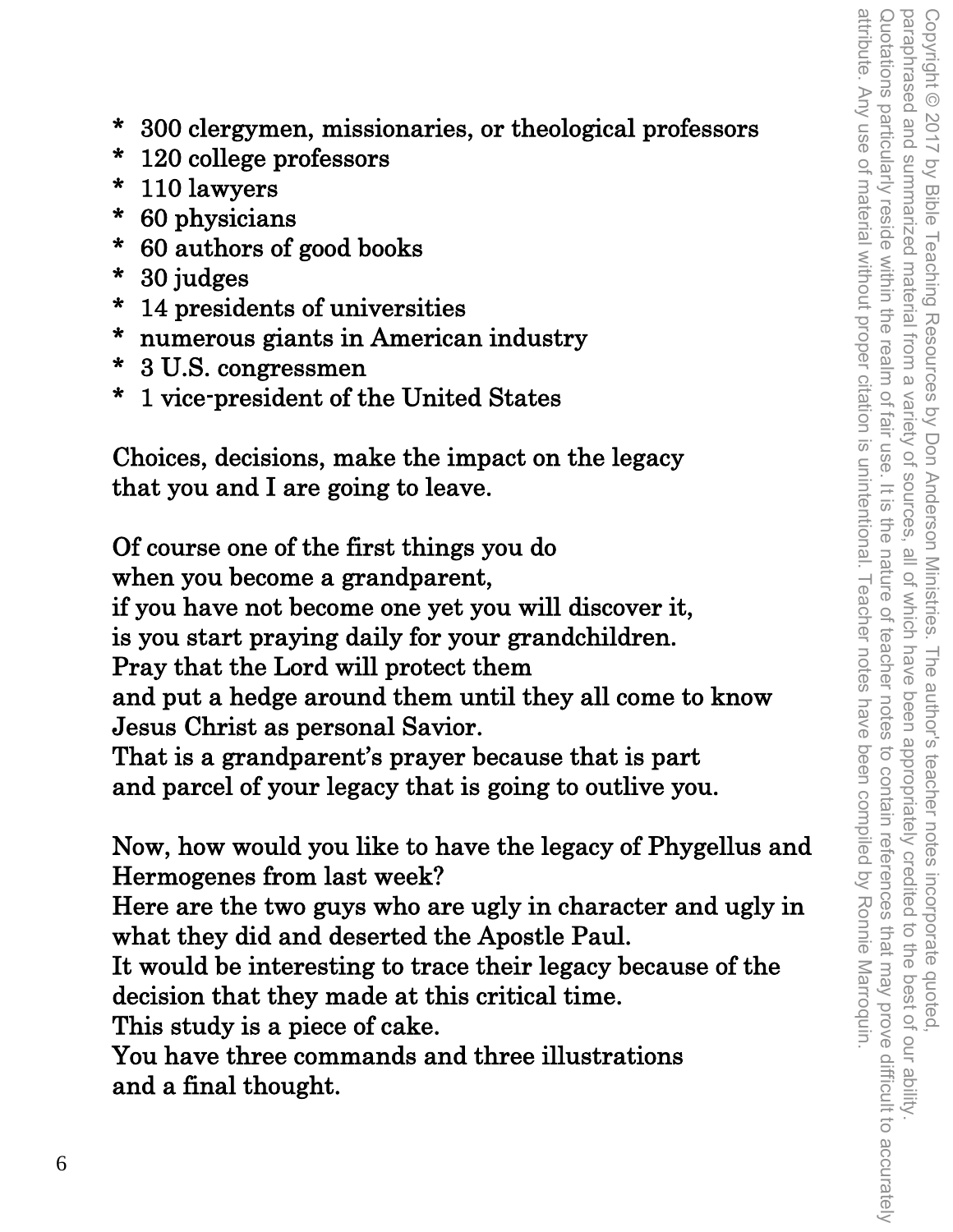The three commands are in verses one, two, and three, and the three illustrations are in verses three through six, and then the final thought is in verse seven. Let me just give you an overview. The three commands are:

Command #1 (verse 1):

Be strengthened by means of the grace which is in Christ Jesus.

Command #2 (verse 2):

These things commit to faithful men.

Command #3 (verse 3):

Suffer hardships with me as a good soldier of Christ Jesus.

If I were to take one word and summarize these three commands, command number one, provides the strength, command number two, the duty or obligation or responsibility; the sharing, and command number three, is the suffering. So in the three commands you have:

- 1. Strength
- 2. Sharing
- 3. Suffering

Now the three illustrations:

1. You have a good soldier verse 3 & 4.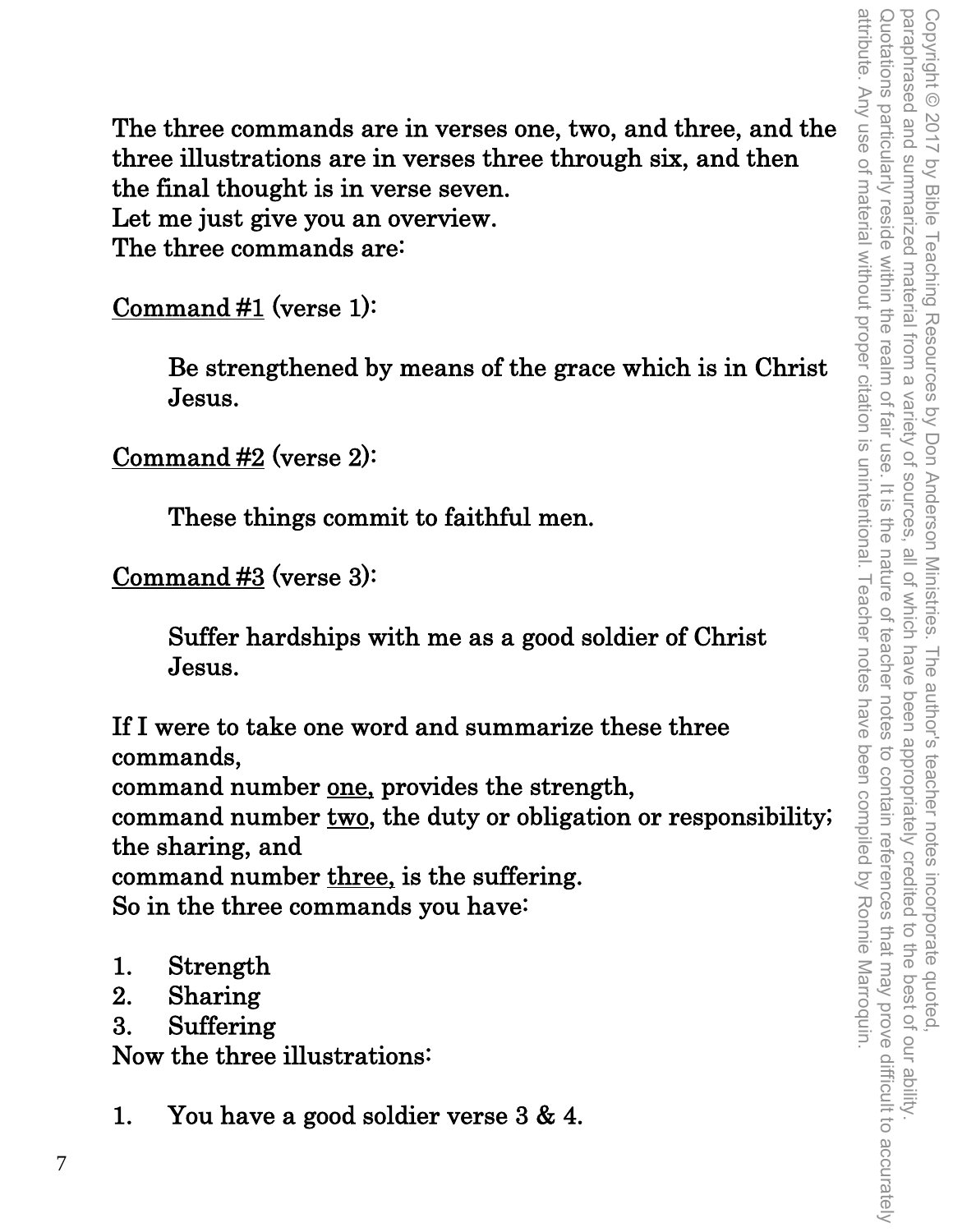- 2. You have a runner who is competing according to the rules verse 5.
- 3. You have a hard-working farmer verse 6.

Now I call this the "Texas Aggie passage" [because there are soldiers, athletes, and farmers involved.]

Are you ready?

Verse 1: "You therefore, my son, be strong by means of the grace which is in Christ Jesus."

You (emphatic position)—be like Onesiphorus. Be a faithful servant.

My son—Paul is the Father of Timothy spiritually because Paul never had a son and Timothy never really had a godly father and Paul became that image to him. So this relationship is intimate and very close.

Now why does Paul start out by saying, "be strong by means of the grace which is in Christ Jesus"? How would you have framed that if you wanted him to really do a good job? You may hear a coach say buck up, get in there and get after it, right? You do not do that in a godly life.

In a godly life you learn the first principle of blessing is dependence and that God has provided all the resources. This is God's gracious enabling power that makes it possible for Timothy to be and to do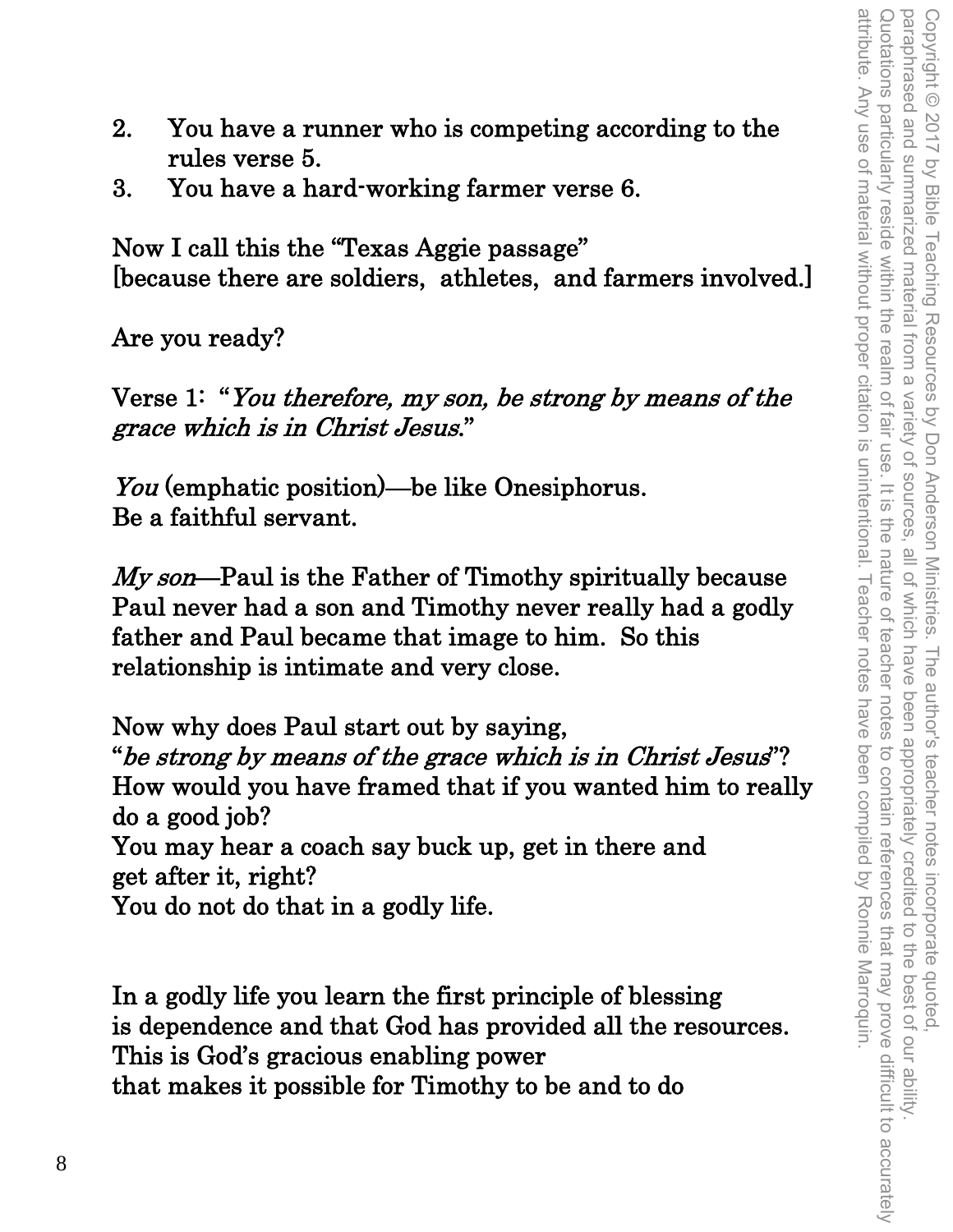what needs to be done successfully in these circumstances. Be strong.

Now I am going to use some English terminology here, do not lose me.

This is a <u>present</u>, passive, imperative.

By present it means that every minute, sitting here right now, you must avail yourself to the power. Just like we are aware that this light is on, and it is on because it is connected to the power and the power is on. You throw the switch, the power goes off. When you quench and grieve the Spirit of God, the power (the lights) goes off in our lives. The challenge of the Christian life is to live everyday in total, complete dependence upon his enabling power.

To "*be strong*" in the passive sense,

rather than the active, means that Timothy is going to be acted upon by someone. He is passive. God is acting upon him to provide the strength necessary to live life successfully.

So if I tried to translate it so that I communicated the command, it is keep in touch with the power and do not try to do it on your own.

It is John 15:5 in big, bold letters. "Without me you can do nothing."

It is Phil. 4:13. "I can do all things through him who strengthens me."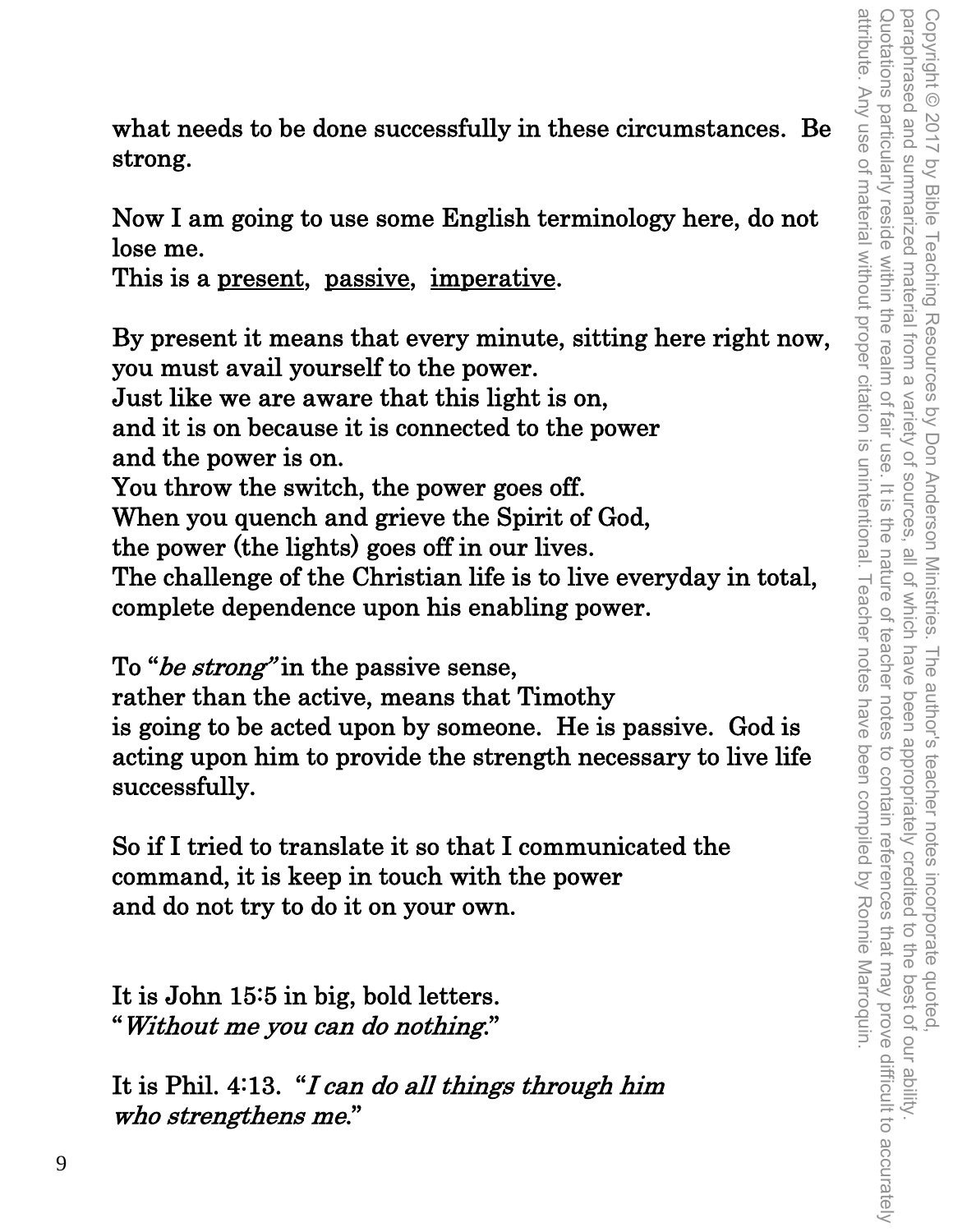So, what is the key to command number one? It is continuous cooperation with God. It is clinging and committing and allowing God

to be the one.

You and I to be successful, must be dependent and wait for him.

Remember what Paul said to the Galatians in 2:20? "I have been crucified with Christ and I no longer live, but Christ lives in me."

Why does Timothy need to be strengthened by means of grace? Stop and think about it.

When you get through seeing these three illustrations of what he will go through it will be a miracle if he survives.

And God is going to get the glory.

Grace is always needed to have the courage

and the conviction to stand and speak boldly

against the culture and to be willing to have

these other things all be true of you.

You cannot do that in your own strength.

And the strength comes from the indwelling Holy Spirit.

Ken Hutcheson who played with the Seattle Seahawks for years is a pastor in Washington and has written a book on the church and he says, "And when God's work is done by God's people in God's way, empowered by God's mighty, indwelling Spirit, look out, Jack!"

We are a force to be contended with.

Oswald Chambers said, "God never gives strength for tomorrow, or for the next hour, but only for the strain of the minute." What is the key to that?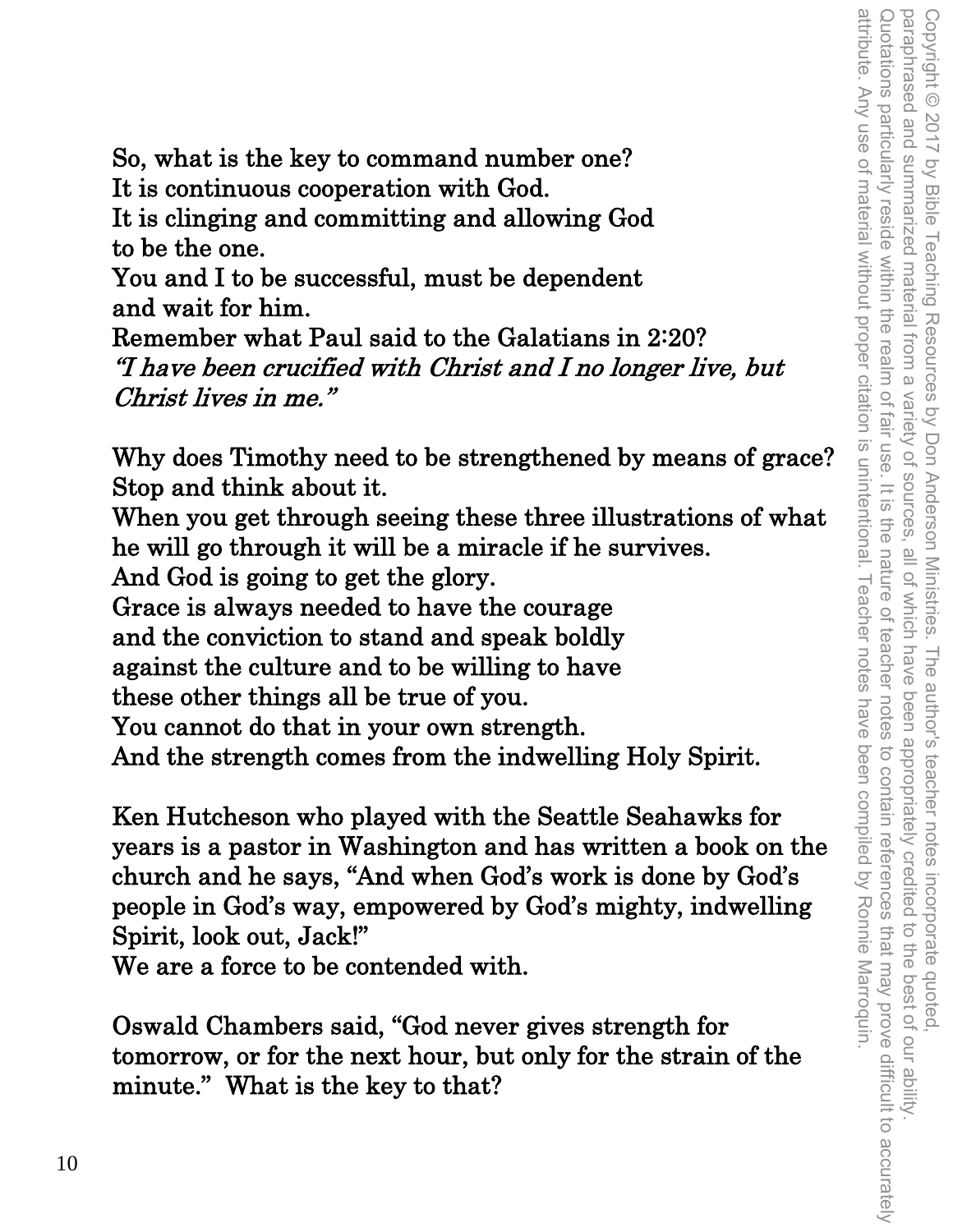Every minute of the day is a declaration of dependence so you can be a candidate for that.

Verse two is our key verse.

Verse 2, "And the things you heard from me, in the presence of many witnesses, these things (that is, the things that you heard from me) entrust to faithful men, who will be qualified to teach others also.

Over verse one I wrote the word "maintenance." Be strengthened.

Over verse two I wrote the word "mission." This is my mission, this is my duty, this is my obligation, this is my legacy when you write it down.

My legacy is to be a person who passes on the message of Jesus Christ to others.

I am strengthened by him for this and, therefore,

I move forward in service to do what he has asked me to do.

Paul tells Timothy do the things you have heard but trust to faithful men, who will be able to teach others also. The Greek word "faithful" means:

- \* Dependable
- \* Loyal
- \* Believing
- \* Reliable

It is the responsibility in conduct and commitment to recognize that your legacy is going to be in people who have come to know Christ because of your faithful communication of the gospel message. What a serious awesome responsibility!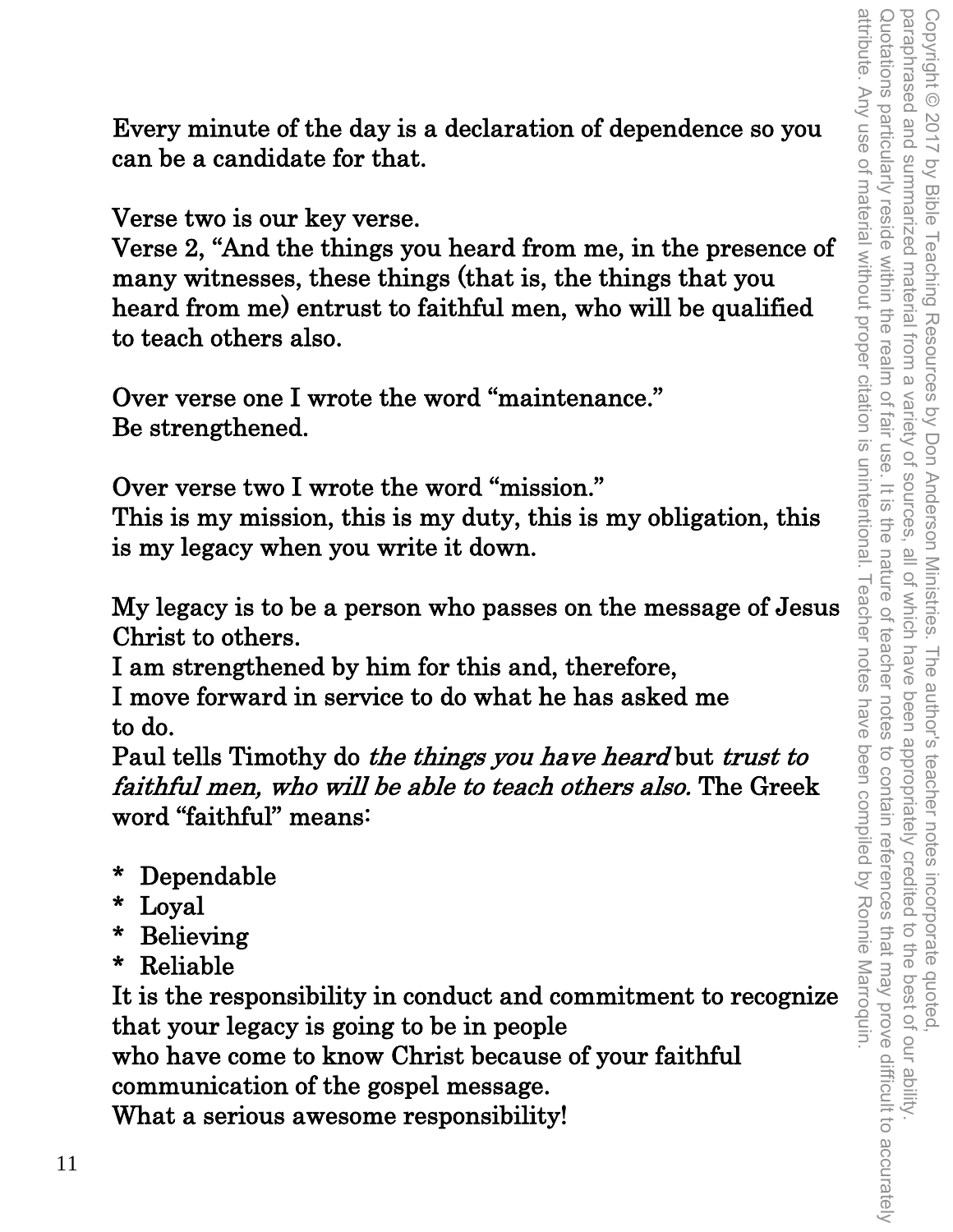Your key verse 2. The legacy. This is my responsibility.

Samuel Butler said, "When you have told anyone you have left him a legacy the only decent thing to do is to die at once."

On my computer I have a dictionary and a thesaurus so I had punched in the thesaurus for legacy and I came up with a great word. The word sequel. Here is the definition of the word sequel:

sequel *noun* 

- 1. continuation of a story: a movie, novel, or play that continues a story begun in a previous movie, novel, or play.
- 2. something following something else: something that happens after something else, especially as a consequence of it.

What is your sequel? What chapter is going to be written that follows up your life here on earth?

Oswald Chambers said, "God rarely allows a soul to see how great a blessing he is." But he also said, "It is the most natural thing to be like the person you live with the most, therefore live the most with Jesus Christ." Therefore, you will share him with others.

Henrietta Mears is Christian Ed Director in Hollywood Presbyterian Church in Hollywood, California. She is famous for touching three men's lives.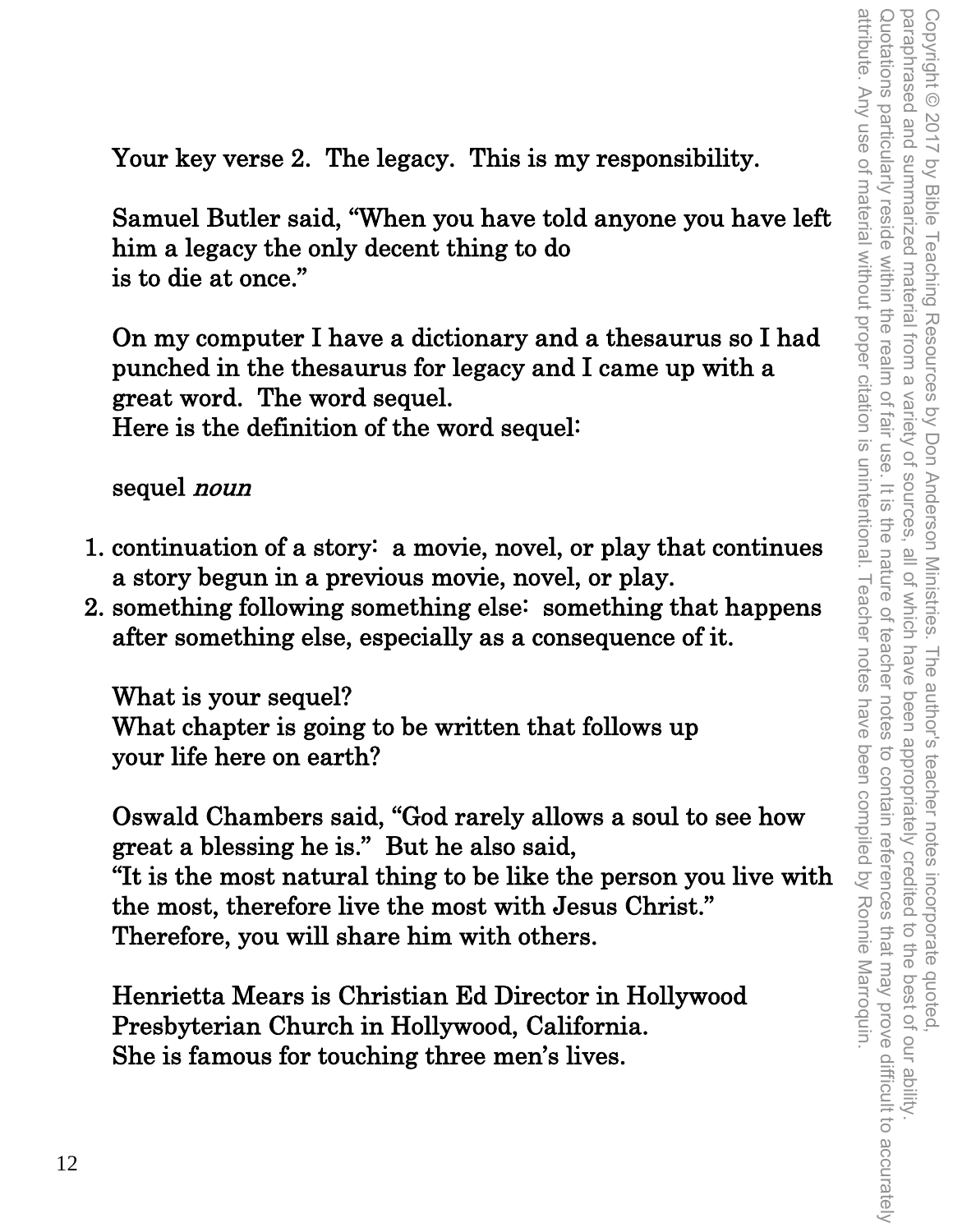attribute. Any use of material without proper citation is unintentional. Teacher notes have been compiled by Ronnie Marroquin Quotations particularly reside within the realm of fair use. It is Copyright © 2017 by Bible Teaching Resources by Don Anderson Ministries. The author's teacher notes incorporate quoted,<br>paraphrased and summarized material from a variety of sources, all of which have been appropriately cr attribute. Any use of material without proper citation is unintentional. Teacher notes have been compiled by Ronnie Marroquin. Quotations particularly reside within the realm of fair use. It is the nature of teacher notes to contain references that may prove difficult to accurately paraphrased and summarized material from a variety of sources, all of which have been appropriately credited to the best of our ability. Copyright © 2017 by Bible Teaching Resources by Don Anderson Ministries. The author's teacher notes incorporate quoted, the nature of teacher notes to contain references that may prove difficult to accurately

The First one was Robert Munger, Presbyterian Minister, you may know him by the little book he wrote  $My$  Heart, Christ's Home.

And then the second one you might know a little better by the name of Bill Bright who was the Executive Director for Campus Crusade for Christ.

And the third one is just as well known, Billy Graham.

All three of those men had an encounter at Forest Home Christian Conference Center which was the conference center for Hollywood Presbyterian Church and Henrietta Mears was instrumental in those guys being away for a period of time to get their heads together.

While Billy Graham was in Los Angeles after his first crusade he spent time before the Lord at Forest Home and it was through those decisions that he came back and resigned the presidency of Northwestern College and went into fulltime evangelism.

That lady was responsible for a whole lot of that.

And she made this statement,

"Your influence is negative or positive, never neutral." And what a sobering thought for each of us.

Willaim Barclay gave a very sharp statement when he said, "There can be no such thing as secret discipleship, for either the secrecy destroys the discipleship, or the discipleship destroys the secrecy."

Matt. 5:16, "Let your light so shine before men, that they may see your good works and glorify your father which is in heaven."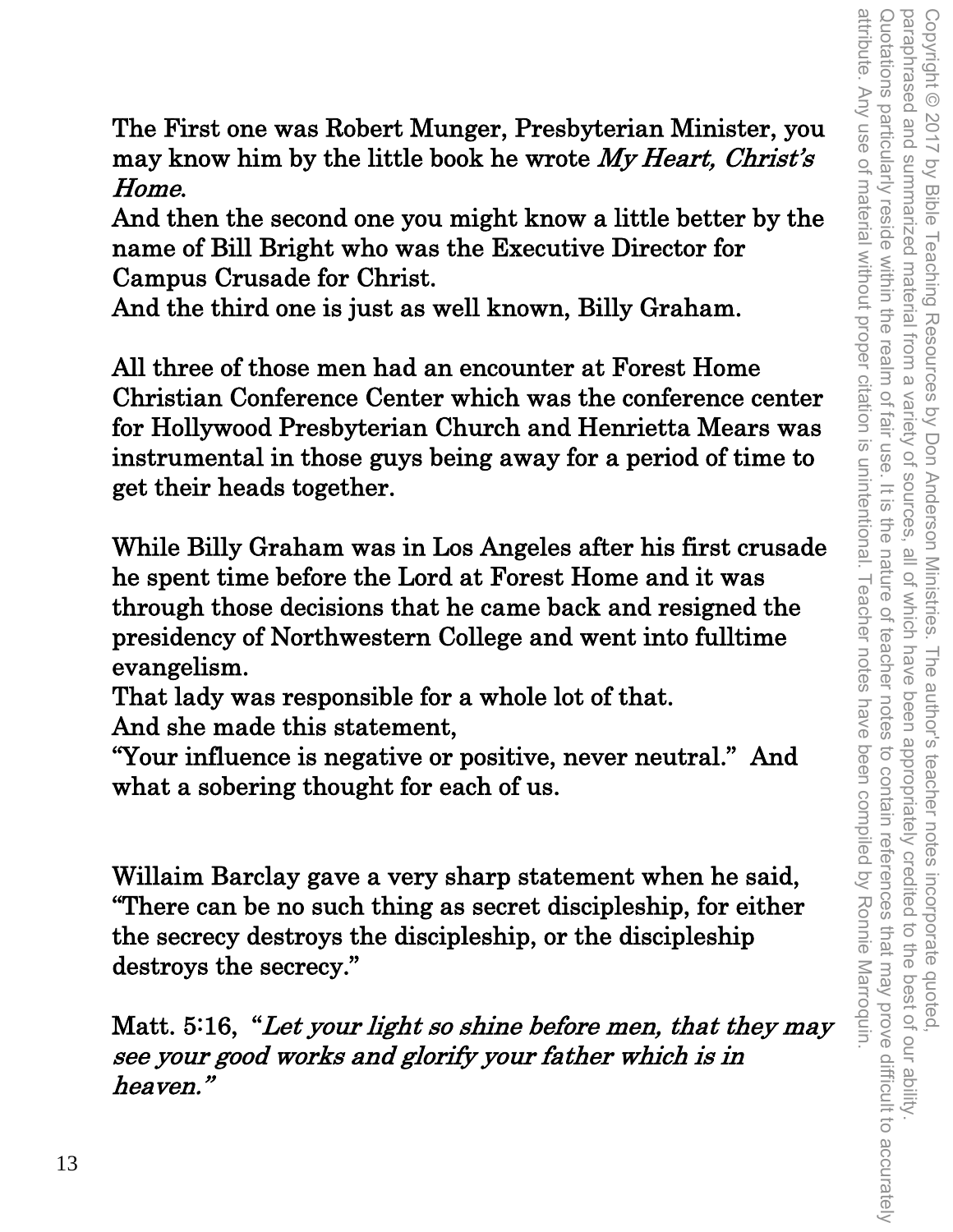Are you ready for this? Ninety-five percent of Christians in the body of Christ today have never led a person to Jesus Christ.

Warren Wiersbe said, "You are a Christian today because somebody cared. Now it's your turn."

Let's look at command number three.

Verse 3, "Suffer hardship with me as a good soldier of Christ Jesus."

The key to maintenance is his strength. The key to ministry is with boldness, communicate the message.

But now, what is the manner of this ministry going to be? What is my life going to be like if I am faithful in trying to establish a legacy? Paul just puts down three pictures of what it looks like and what you can expect your manner of life will be. You are going to be a soldier, you are going to be an athlete that is running a race, and you are going to be a farmer sowing seed. The first thing Paul says is "suffer hardship with me as a good soldier." That tells me something. Ministry is a warfare. You are in a battle. And I will tell you three things:

1. You are going to be successful in that battle if you understand a warfare principle. The greater the knowledge of the enemy, the better the chance for victory.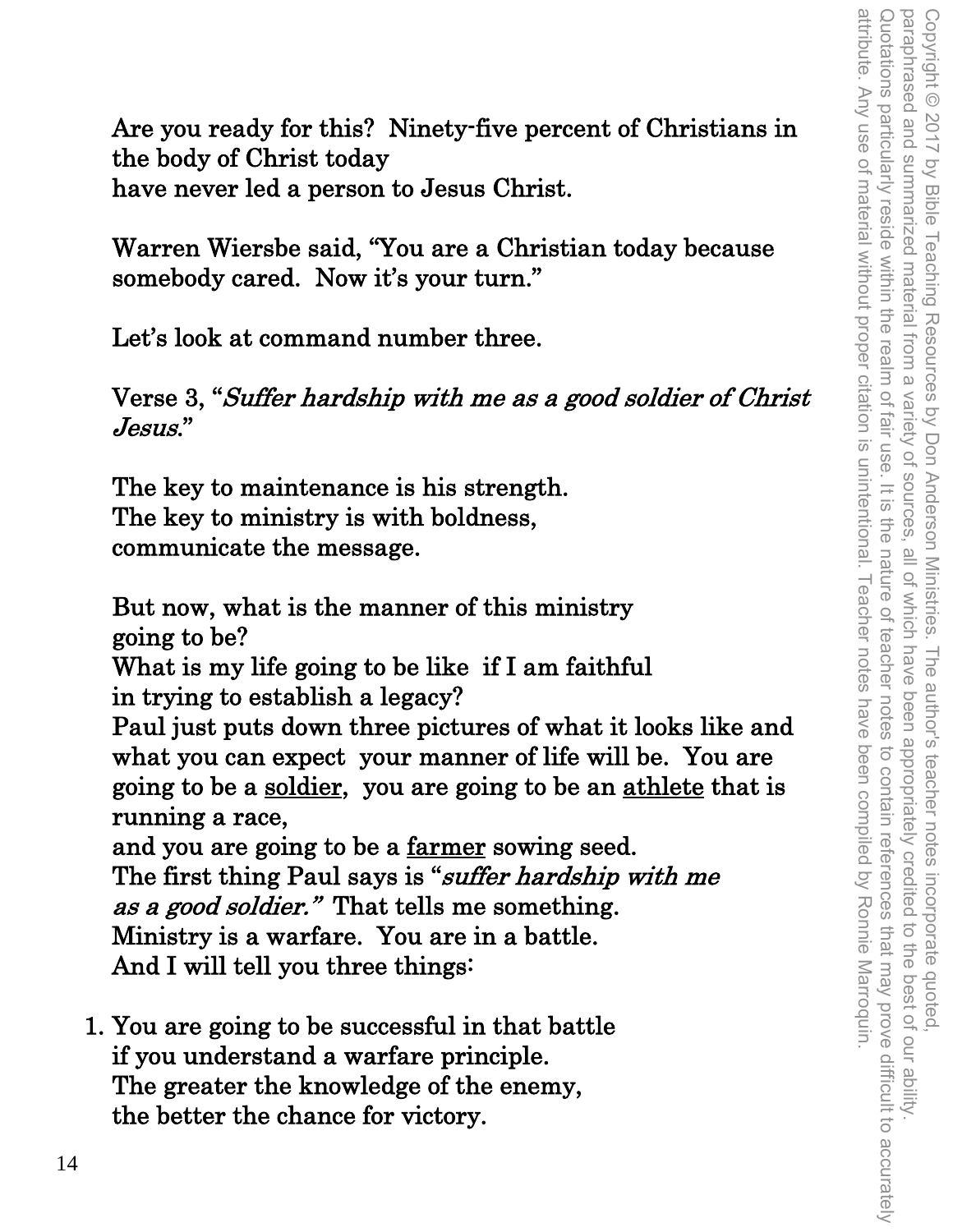Acknowledge you are in war.

- 2. Know that you are in war on three fronts: the world, the flesh, and the devil are trying to string you up and nail your hide and make you unsuccessful in your commitment to Christ.
- 3. The thing that gripes me the most is Satan has home field advantage and with that home field advantage he is the god of this world and he orchestrates things that literally just blow us out of the tub when these things come in our lives so unexpectedly.

Then you have the athlete. What do you think of with an athlete? He is training, he is disciplined, he is persevering, and he is obedient.

What do you think of when you think of a farmer? He is tilling the soil, and then he is planting the seed, and then he is sitting around, weeding, and watering, and praying, and waiting for what? Fruit that is going to come from his labor. What an illustration of the Christian life. The major concern of the soldier is for protection.

The major concern of the athlete is performance that is prize winning.

The major concern of the farmer is patience to wait for fruit.

So Timothy recognize this is the way life is for the believer.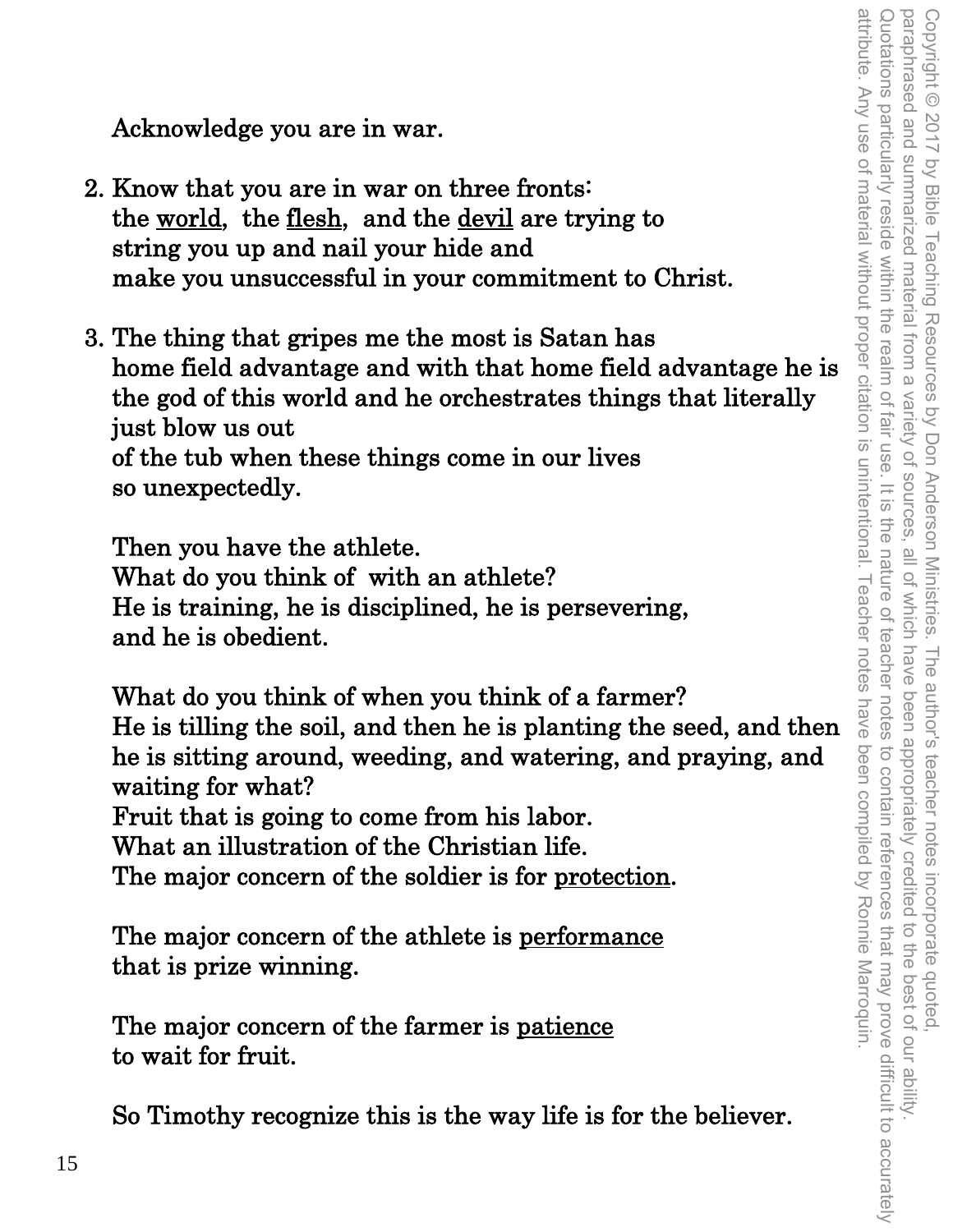Verse 3, "Suffer hardships with me as a good soldier of Jesus Christ." That is the way the Christian life is lived. We are in a warfare. Satan has all kinds of fiery darts in his quiver.

In Don Anderson's book, Drawing Closer Growing Stronger he lists eleven of them:

Doubt Deceit Defensiveness Discouragement **Distraction** Division **Destruction** Disobedience Doctrinal Error Delay Denial

All of those things, he delights to fire at us.

C.S. Lewis said, "The real problem is not why some pious, humble, believing people suffer, but why some do not." Because it is part and parcel of what we are going through.

Tom Landry said, "To live a disciplined life, and to accept the result of that discipline as the will of God—that is the mark of a man."

Look at verse 4.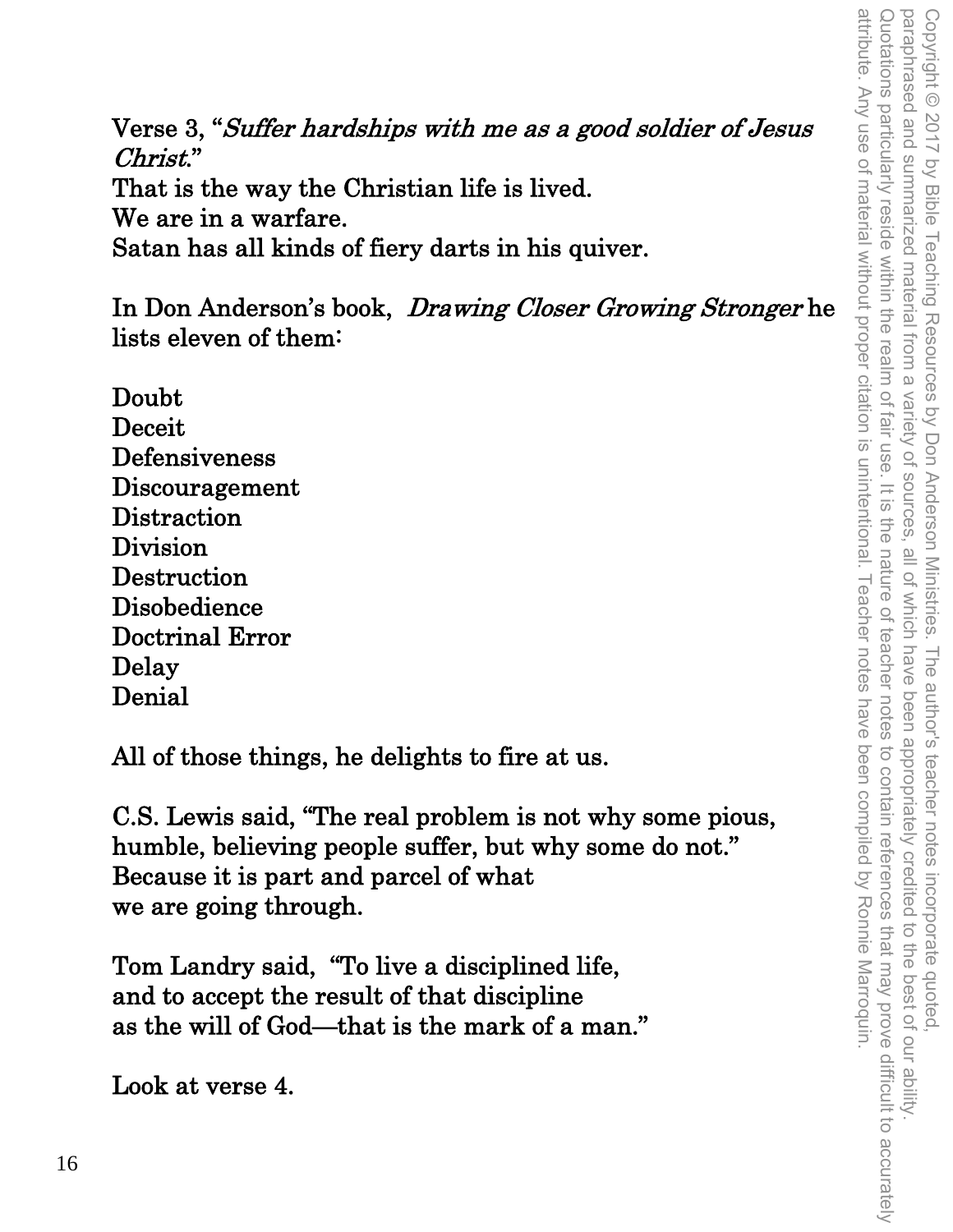attribute. Any use of material without proper citation is unintentional. Teacher notes have been compiled by Ronnie Marroquin. Quotations particularly reside within the realm of fair use. paraphrased and summarized material from a variety of sources attribute. Any use of material without proper citation is unintentional. Teacher notes have been compiled by Ronnie Marroquin. Quotations particularly reside within the realm of fair use. It is the nature of teacher notes to contain references that may prove difficult to accurately Copyright © 2017 by Bible Teaching Resources by Don Anderson Ministries. The author's teacher notes incorporate quoted,<br>paraphrased and summarized material from a variety of sources, all of which have been appropriately c paraphrased and summarized material from a variety of sources, all of which have been appropriately credited to the best of our ability. Copyright © 2017 by Bible Teaching Resources by Don Anderson Ministries. The author's teacher notes incorporate quoted,  $=$   $\frac{1}{2}$ the nature of teacher notes to contain references that may prove difficult to accurately

"No one engaging in military service is allowing himself to become entangled."

That is a picture of a sheep who has his wool entangled in thorns.

He needs the shepherd to come and extricate him. He is caught.

"No one engaging in military service allows himself to become entangled in civilian pursuits in order that he may please the one who enlisted him as a soldier."

The soldier's single focus is the conflict

and pleasing the general, the commander-in-chief.

No one going into the army goes into the army

with prenuptial agreements.

No one goes into the army with a

contract of stipulations as to how you are going to serve as a soldier.

You go into the army to serve where, when, how, what, totally available, 100%, and you do not get any input in where you are going to go and what you are going to do. That is what Paul is saying.

Now what is wrong with us. Well, we forget why we are here. And we forget what we are supposed to do. And we forget that a war is going on. We do not have the divine perspective as a result. We come across so soft and so silly sometimes and so selfish.

Vance Havner said, "Today the quality of our church people is at a frightening low. We are many but not much. Doing has become a substitute for being and we have failed on character."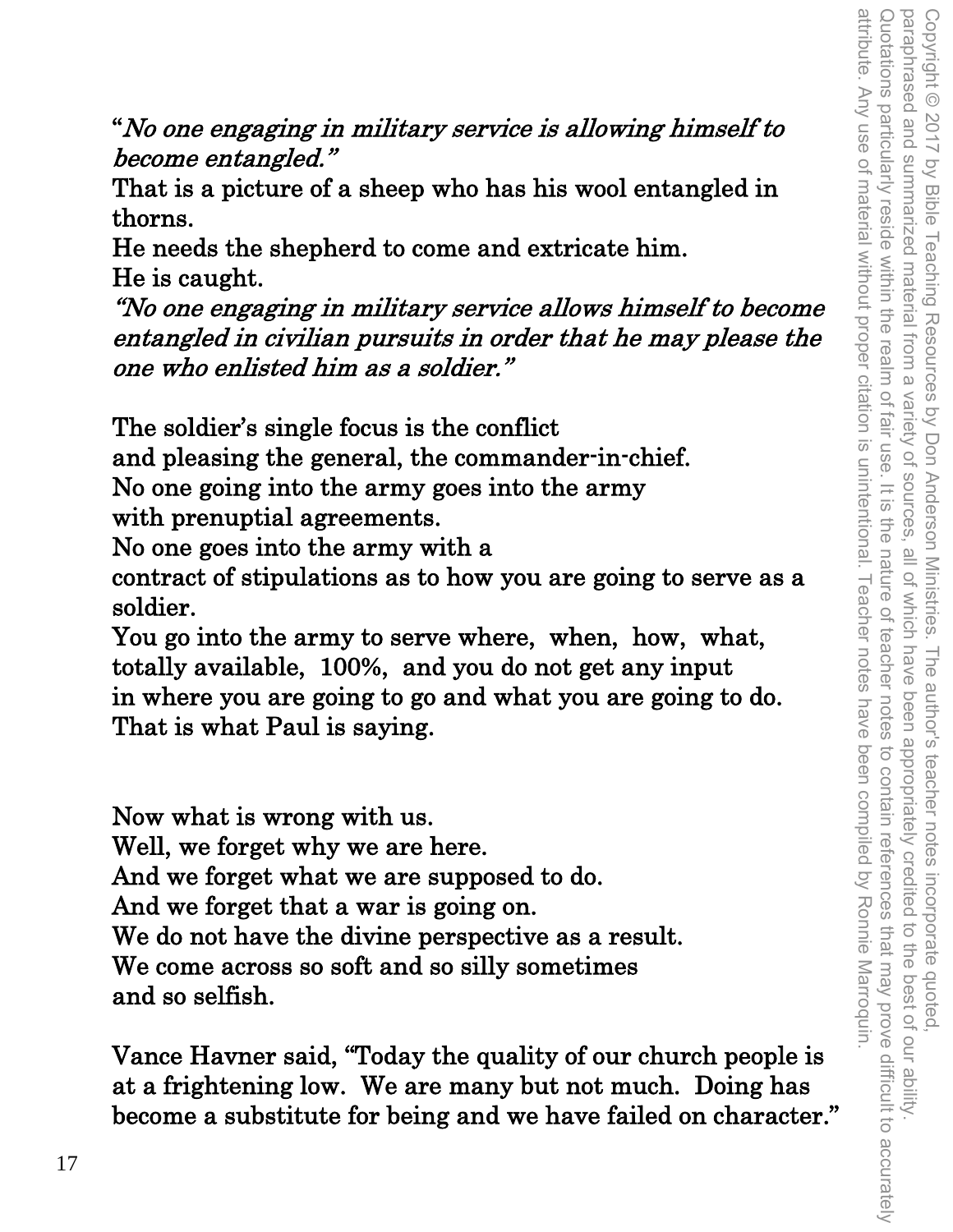attribute. Any use of material without proper citation is unintentional. Teacher notes have been compiled by Ronnie Marroquin. Quotations particularly reside within the realm of fair use. paraphrased and summarized material from a variety of sources. attribute. Any use of material without proper citation is unintentional. Teacher notes have been compiled by Ronnie Marroquin. Quotations particularly reside within the realm of fair use. It is the nature of teacher notes to contain references that may prove difficult to accurately Copyright © 2017 by Bible Teaching Resources by Don Anderson Ministries. The author's teacher notes incorporate quoted,<br>paraphrased and summarized material from a variety of sources, all of which have been appropriately c paraphrased and summarized material from a variety of sources, all of which have been appropriately credited to the best of our ability. Copyright © 2017 by Bible Teaching Resources by Don Anderson Ministries. The author's teacher notes incorporate quoted,  $rac{1}{\sqrt{2}}$ the nature of teacher notes to contain references that may prove difficult to accurately

The second illustration is in verse 5.

"And if a person is competing in athletic games, he is not being crowned as the winner unless he competed according to the rules."

They were meticulous in the Olympic teams in those days that every person who ran in the race had disciplined themselves to train according to the rules of the committees and to participate in the race in order to win they had to follow the rules.

You know, whenever you think of a race, it is not how fast you run, it is being sure you finish and the Lord is faithful to finishers.

Here are four f's that would be a great tribute to have placed upon yours or my tombstone.

- 1. Forgiven because of the blood of Jesus Christ.
- 4. Faithful because I kept hanging in there.
- 5. Fruitful I stayed and abided in him so that fruit was born through my life.
- 6. Finisher I fought a good fight, I finished the course, I kept the faith.

Think about those words because that is the summary of these illustrations.

Last one, verse 6. "The hardworking farmer must be the first to receive his share of the crops."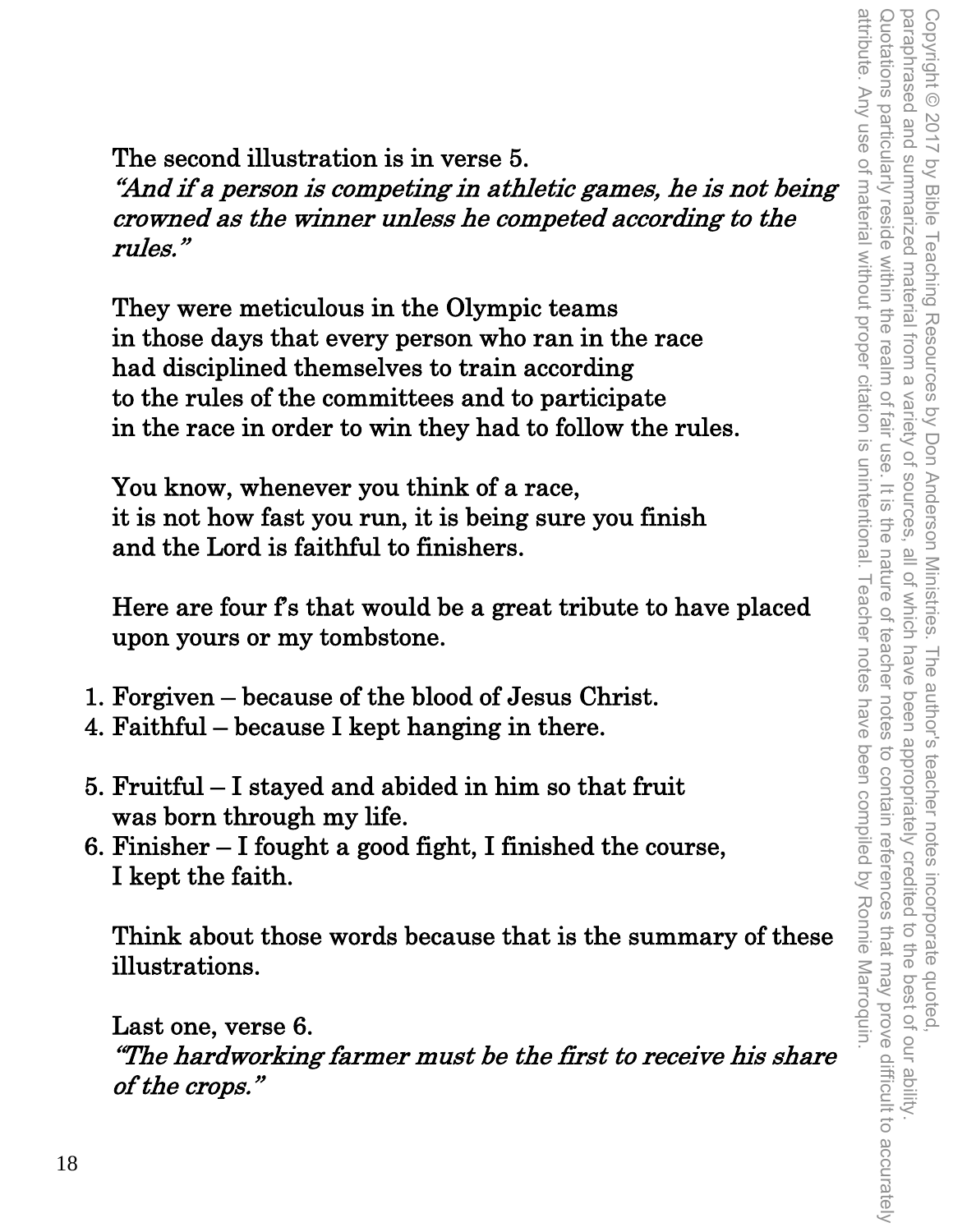You have had a soldier, you have had an athlete, now you have a hardworking farmer. If you are going to leave a legacy it is going to be because your manner of life is described in these verses. You are a soldier, you are an athlete, and you are a farmer. With patience, you keep sowing the seed and the time will come when the crop and the harvest will take place.

Here are four words that are common to all three of these illustrations. Hard work, discipline, submission, and goals. You put them all together. The soldier must not be distracted. The athlete must run by the rules. And the farmer is the first to eat the fruit of his labor. His project is fruit.

Now , verse 7. Let's put our name before we read the verse. It makes it personal.

 $\frac{u}{\sqrt{2}}$ , think over what I am saying, for the Lord will give you understanding in all things."

Timothy, think over the three commands I have just given you and the three illustrations. The maintenance for your ministry is the strength of the Lord. The mission that you are upon is to leave a legacy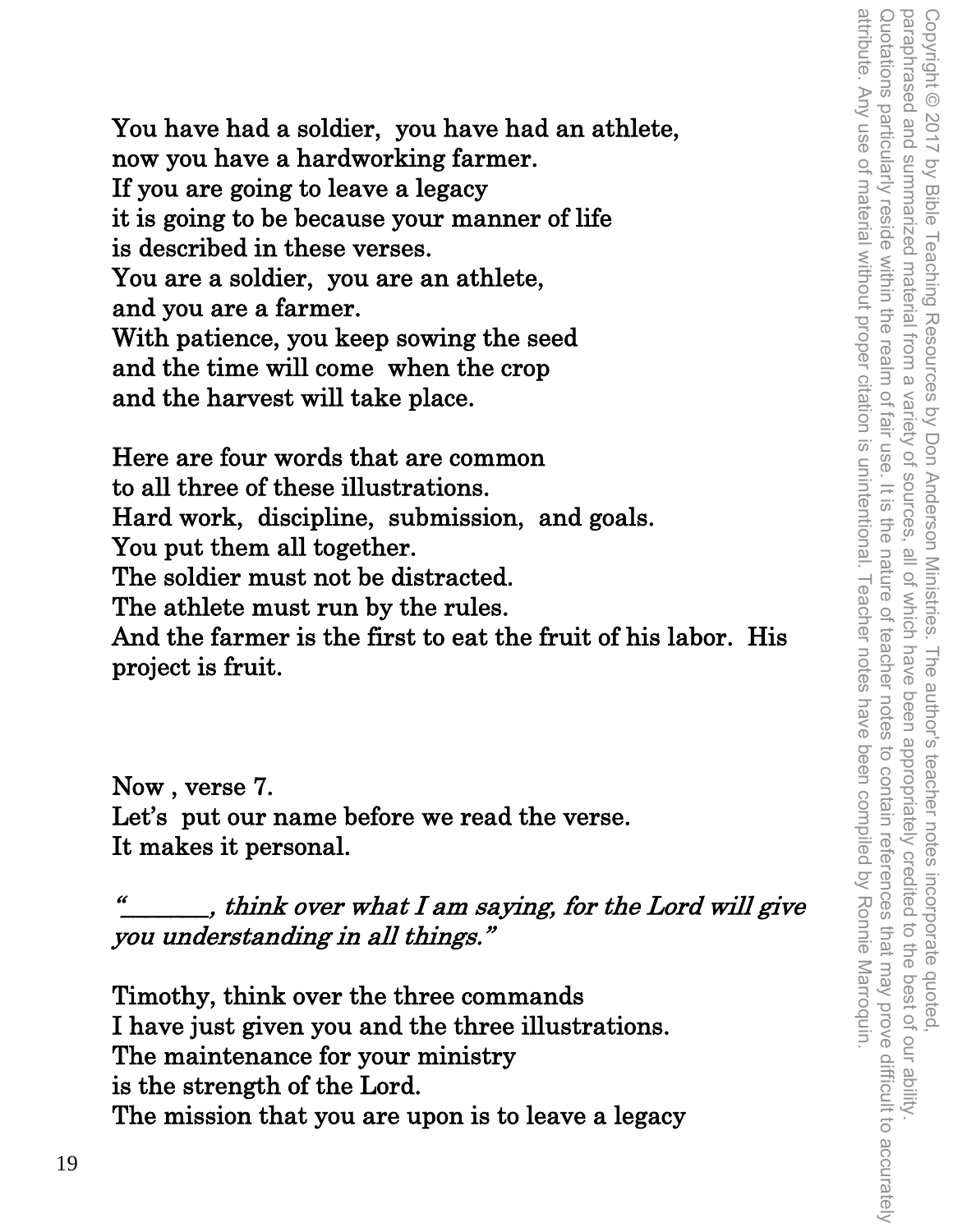by passing it on. And the manner of life you can expect from here on in is that of a soldier, an athlete, and a farmer. Now, please, "Think over what I am saying for the Lord will give you understanding."

- The Greek word "to think over" means:
- \* Perceive
- \* Apprehend
- \* Understand
- \* Gain an insight into

Gain some insight into so that you, indeed, will understand that the legacy will come to the person who is a soldier with a single purpose for pleasing the Lord, the athlete who is obedient, and the farmer who prepares and plants and is faithful in doing so.

There are 13 lessons that come out of this study.

LESSONS FROM THE PASSAGE:

LESSON #1: We can get through anything and everything if we are sustained by the strength of His grace.

LESSON #2: We cannot be victorious by ourselves. We must be dependant upon Him.

- LESSON #3: His strength is there for us in the time of test, trial, and temptation. We will be victorious if we avail ourselves of this resource.
- LESSON #4: What are you doing in your legacy to pass on the great message of the Gospel to the next generation?
- LESSON #5: How about making it a goal to become a faithful man or woman "who will be qualified to teach others also"? (verse 2).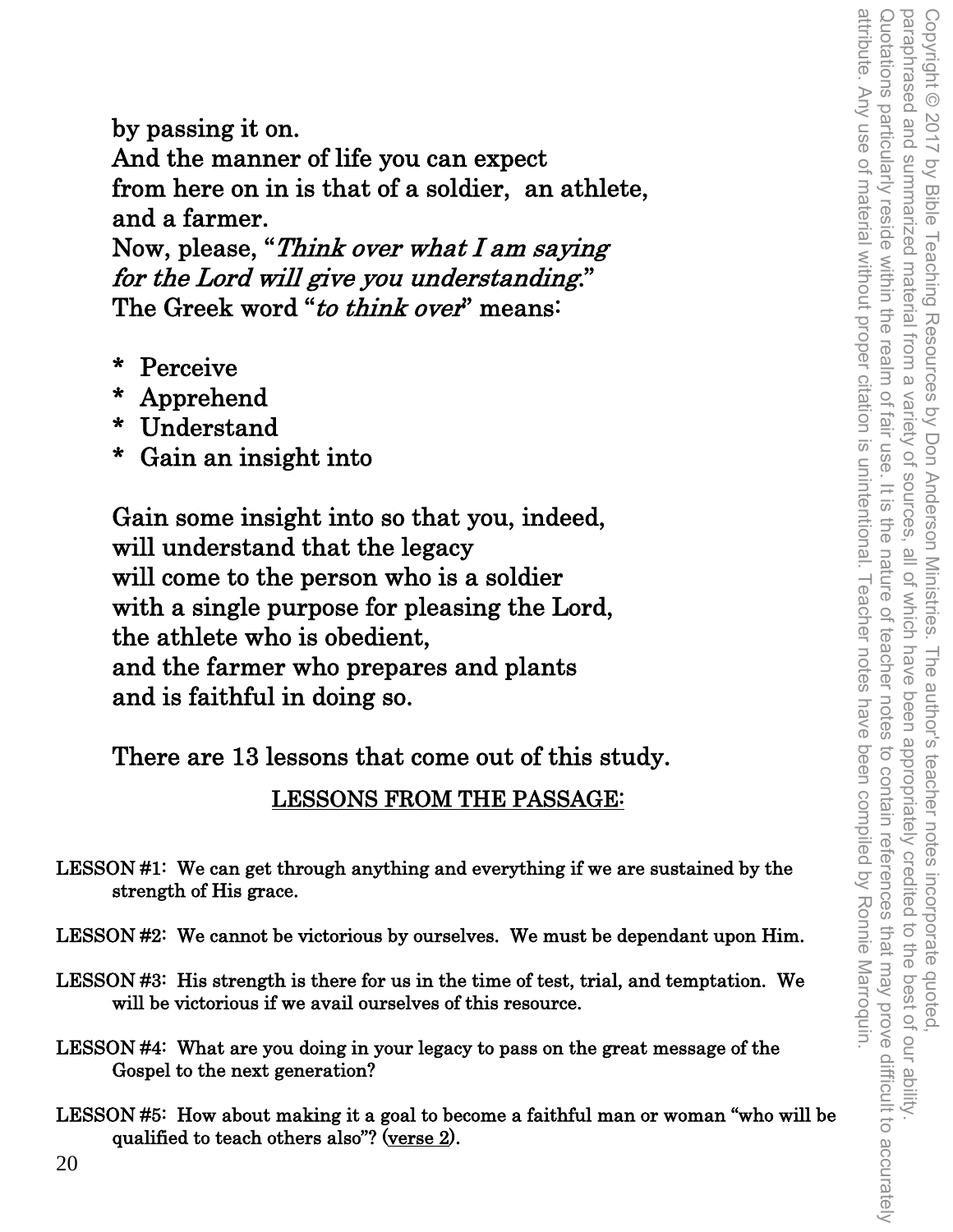- LESSON #6: Are you prepared to be obedient to Paul's command to Timothy in verse 3: "Suffer hardships with me as a good soldier of Christ Jesus"?
- LESSON #7: Are you entangled in "civilian pursuits" that keep you from being a soldier who is pleasing the Lord? (verse 4).
- LESSON #8: Can you say that you want written on your tombstone: forgiven, faithful, fruitful, finisher?
- LESSON #9: Are you sowing seeds on a daily basis in anticipation of a rich harvest?
- LESSON #10: Lord, make me a soldier that is not distracted, an athlete who is running by the rules, and a farmer who is enjoying eating the fruit of his labor.
- LESSON #11: Hard-work, discipline, submission, and goals are part and parcel to the normal Christian life.
- the athlete who is obedient, and to the farmer who prepares and plans.

## STUDIES IN THE SECOND EPISTLE OF PAUL TO TIMOTHY

"The Twelve Steps to a Fantastic Finish"

rules, and a farmer who is enjoying eating the fruit of his labor.<br>
LESSON #11: Hard-work, discipline, submission, and goals are part and parcel to the<br>
normal Christian life.<br>
LESSON #12: The legacy will come to the sold Key verse 2:15 — "Make every effort to present yourself to God, approved, as a workman who does not need to be ashamed, guiding the word of truth along a straight path."

STEP NUMBER FOUR – Legacy: What Am I Passing On? 2 Timothy 2:1-7

Key verse 2:2 Notes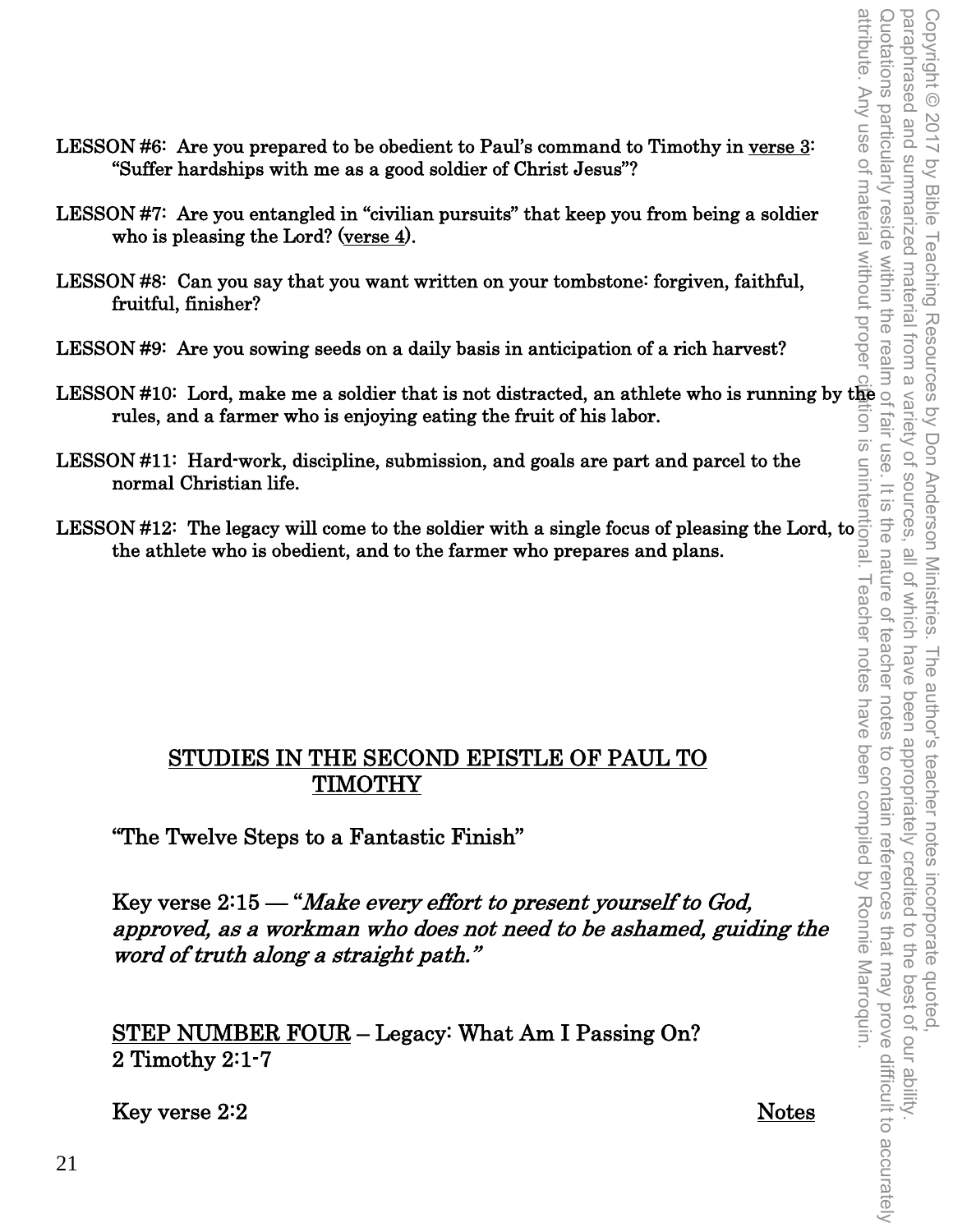v. 1 You therefore, my son, be strong by means of the grace which is in Christ Jesus.

 $\underline{v}$ . 2 And the things you heard from me, in the presence of many witnesses, these things entrust to faithful men, who will be qualified to teach others also.

v. 3 Suffer hardships with me as a good soldier of Christ Jesus.

v. 4 No one engaging in military service is allowing himself to become entangled in civilian pursuits in order that he may please the one who enlisted him as a soldier.

v. 5 And if a person is competing in the athletic games, he is not being crowned as the winner unless he competed according to the rules.

v. 6 The hard-working farmer must be the first to receive his share of the crops.

 $\underline{v.}$  7 Think over what I am saying, for the Lord will give you understanding in all things.

## QUESTIONS:

- 1. Read 2 Timothy 2:1-7 and summarize in your own words what Paul is saying in this section.
- 2. How is Timothy to be strengthened, according to verse 1?
- 3. What is Timothy to do with the message he has heard, according to verse 2?
- 4. What do "good soldiers of Christ Jesus" do in verse 3?
- 5. What do we have to be careful of in verse 4?